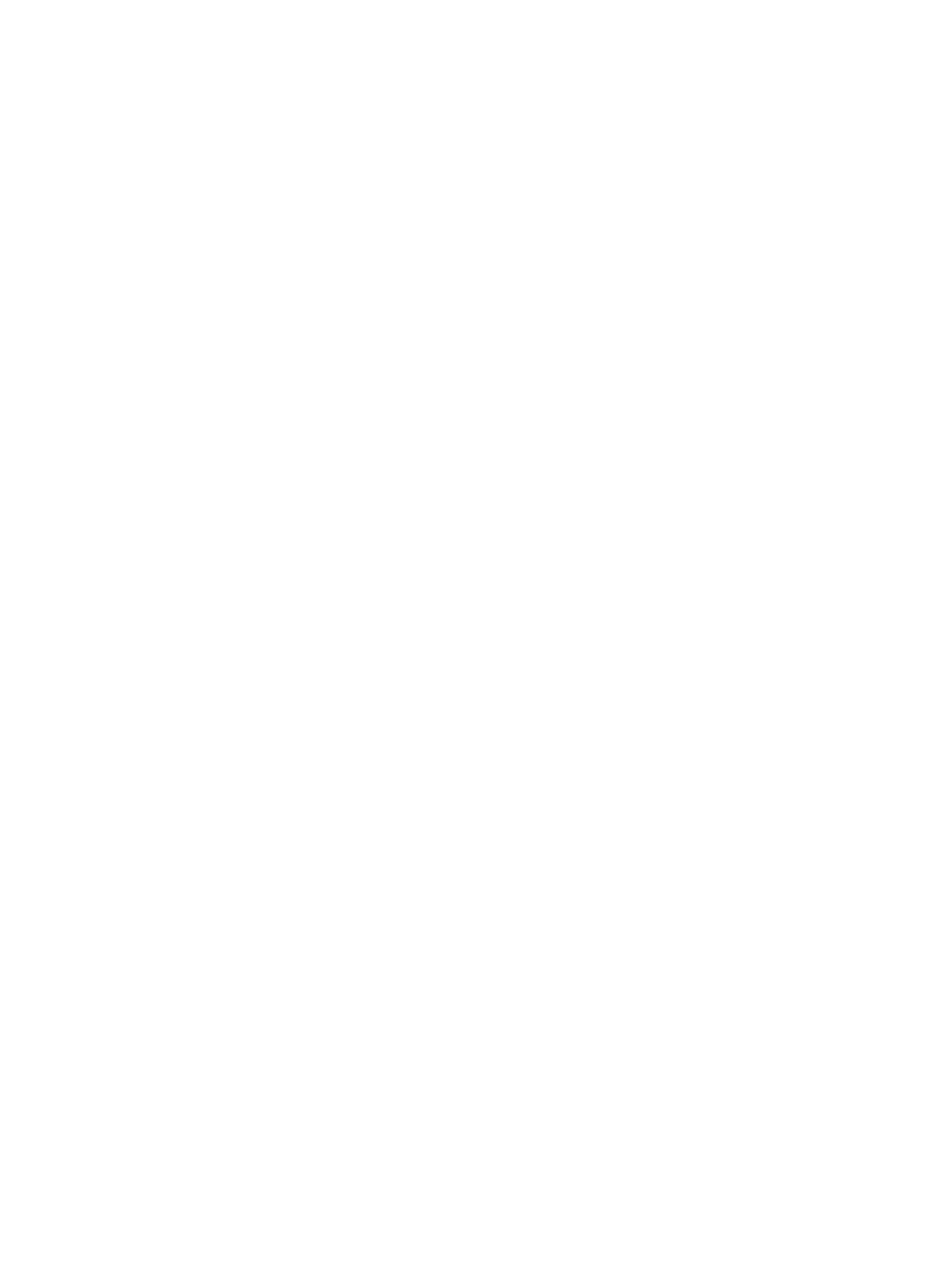## The Backdrop

In 2004, several separate FBI investigations into the animal rights and environmental movements were combined into Major Case #220, also called Operation Backfire. Shortly after, the FBI's top official in charge of domestic terrorism announced that "The No. 1 domestic terrorism threat is the eco-terrorism, animal-rights movement." As a result, members of these movements face heightened levels of law enforcement surveillance, infiltration and harassment. Activists, their families and friends are contacted at their homes and workplaces, and are often intimidated and pressured by both local police and FBI agents to share information.

Laws such as the Animal Enterprise Protection Act (AEPA) and the Animal Enterprise Terrorism Act (AETA) impose more serious sanctions for certain crimes if committed by animal rights activists. In some cases, the laws criminalize traditionally protected First Amendment activities. Prosecutors often request "terrorism enhancements" to extend prison sentences in cases involving animal rights and environmental activists. In addition to longer prison terms, those sentenced under terrorism laws or enhancements face harsher treatment in prison, including possible placement in highly restrictive Communication Management Units.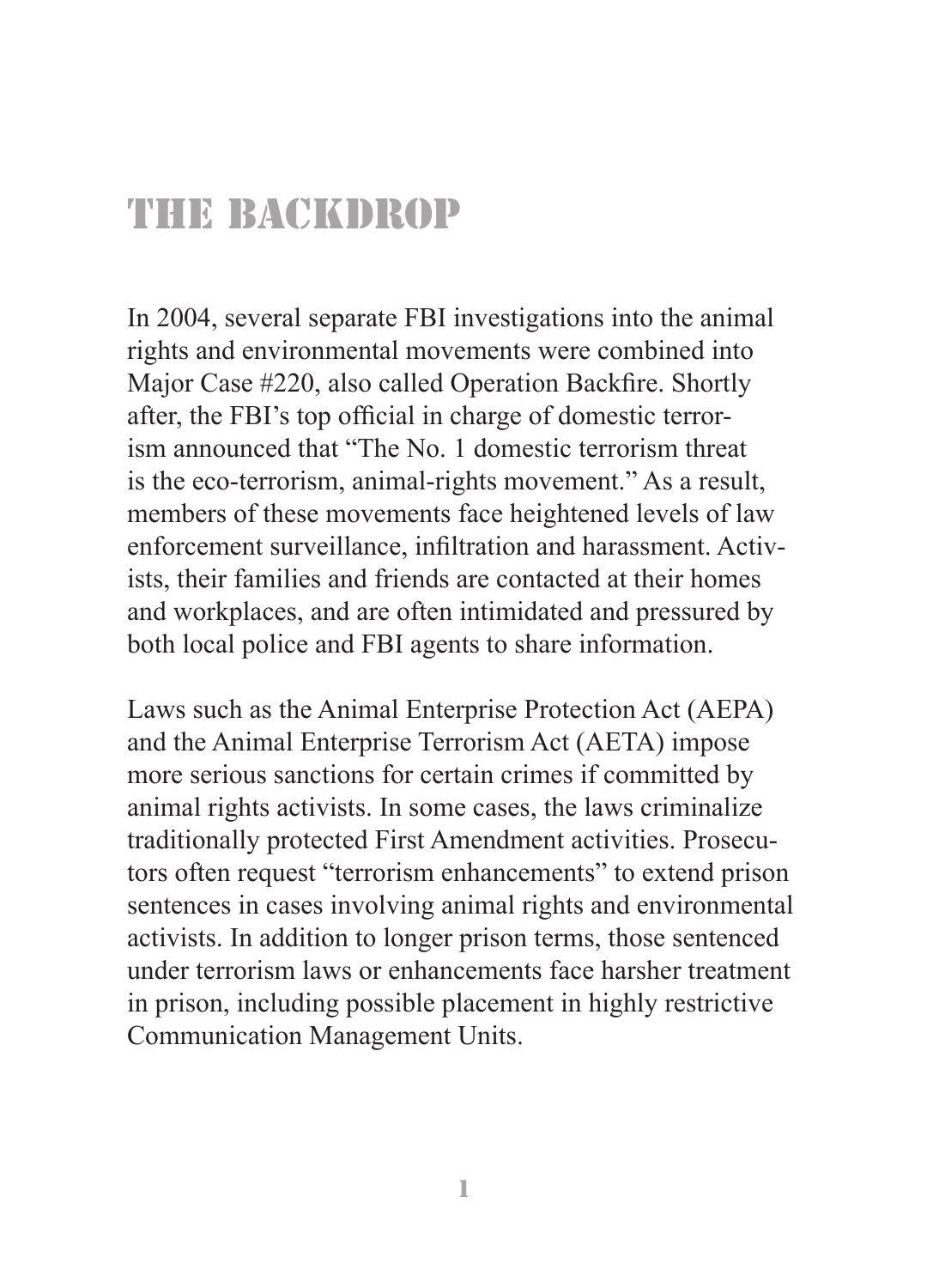### **Federal laws: AEPA and AETA**

Both the AEPA (1992), and its successor, the AETA (2006), create the federal crime of "animal enterprise terrorism" as a means of prosecuting individuals for politically-motivated advocacy on behalf of animals. Such legislation creates enhanced penalties in prison sentences and restitution payments for activists.

In both laws, interstate travel or mail is necessary to make the actions federal offenses. Under the AEPA, an activist may be guilty of violating the law if he or she engages in interstate or foreign commerce and intentionally damages the property or causes loss of profits of an animal enterprise, or conspires to do so.

The AETA expands the scope of the AEPA to apply to the targeting of secondary and tertiary businesses affiliated with those involving animals. Under the new law, individuals must have the "purpose of damaging or interfering with the operations of an animal enterprise" and in connection with that purpose:

- 1. intentionally damage or cause the loss of any real or personal property;
- 2. intentionally place a person in reasonable fear of the death of, or serious bodily injury to that person, a member of the immediate family of that person, or a spouse or intimate partner of that person by a course of conduct involving threats, acts of vandalism, property damage, criminal trespass, harassment, or intimidation; or
- 3. conspire or attempt to do so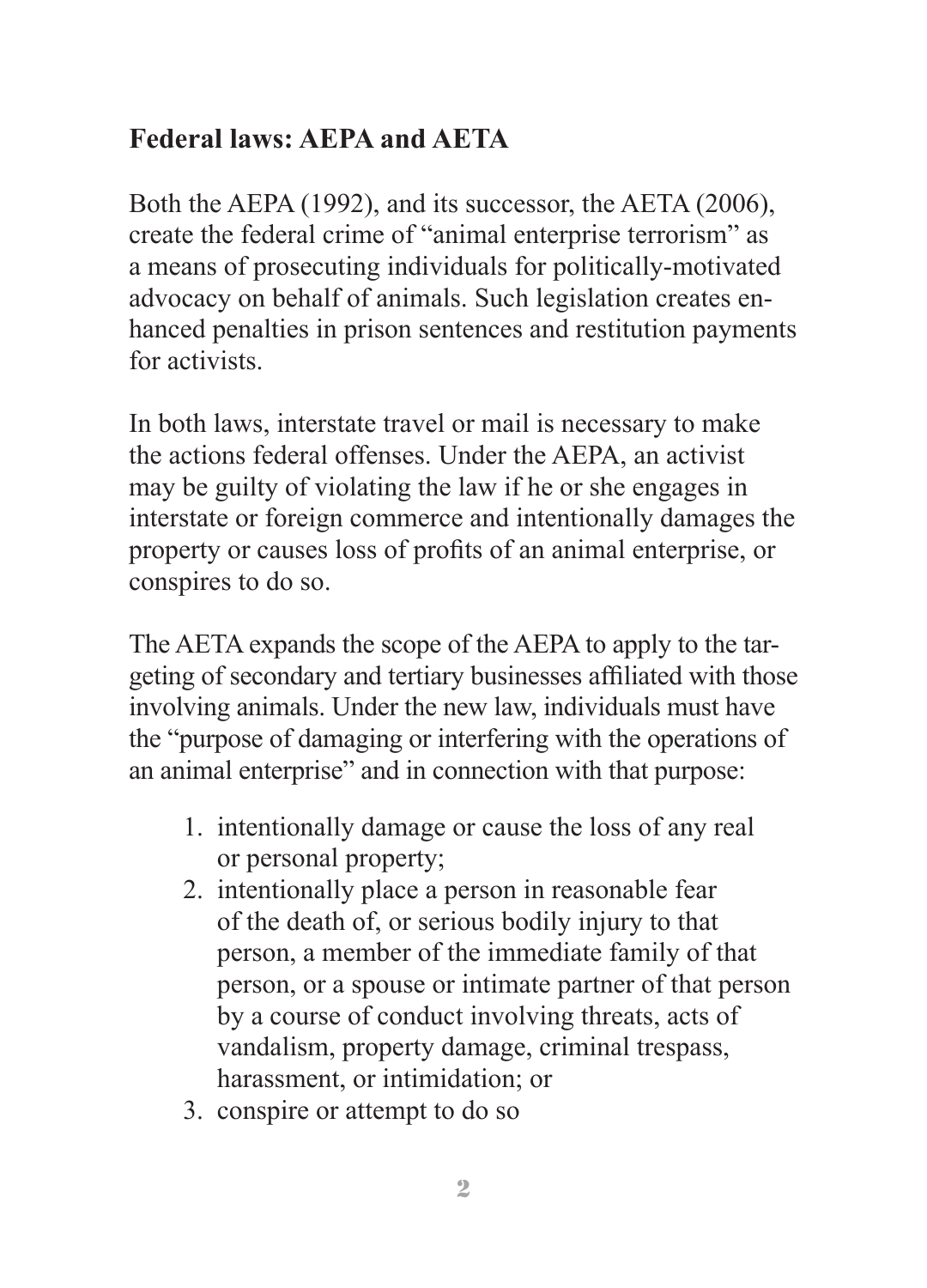To be charged under the AETA, an animal rights activist arguably needs only to join in a course of conduct to protest or boycott an animal-related business. Use of the internet and traditionally-protected speech like leafleting, sidewalk chalking, and home protests can become the basis for an indictment.

#### **The first prosecutions**

As of July 2009, the AEPA has been used twice: once against two activists for releasing animals from fur farms in Wisconsin and once against a group called the SHAC7. However, in the SHAC7 case, the charge was not that they committed acts in violation of the AEPA, but that they conspired with others through their web site and words.

At the time of this publication, there have been two indictments under the AETA. In early 2009, four activists were arrested on terrorism charges as a result of their participation in protests against the University of California's animal research programs. In the second case, two activists were arrested in connection with the release of hundreds of minks from Utah fur farms. The alleged criminal activity in both situations was non-violent and did not meet commonly accepted notions of "terrorism;" this shows that the AETA is already being used to restrict free speech and the animal rights movement.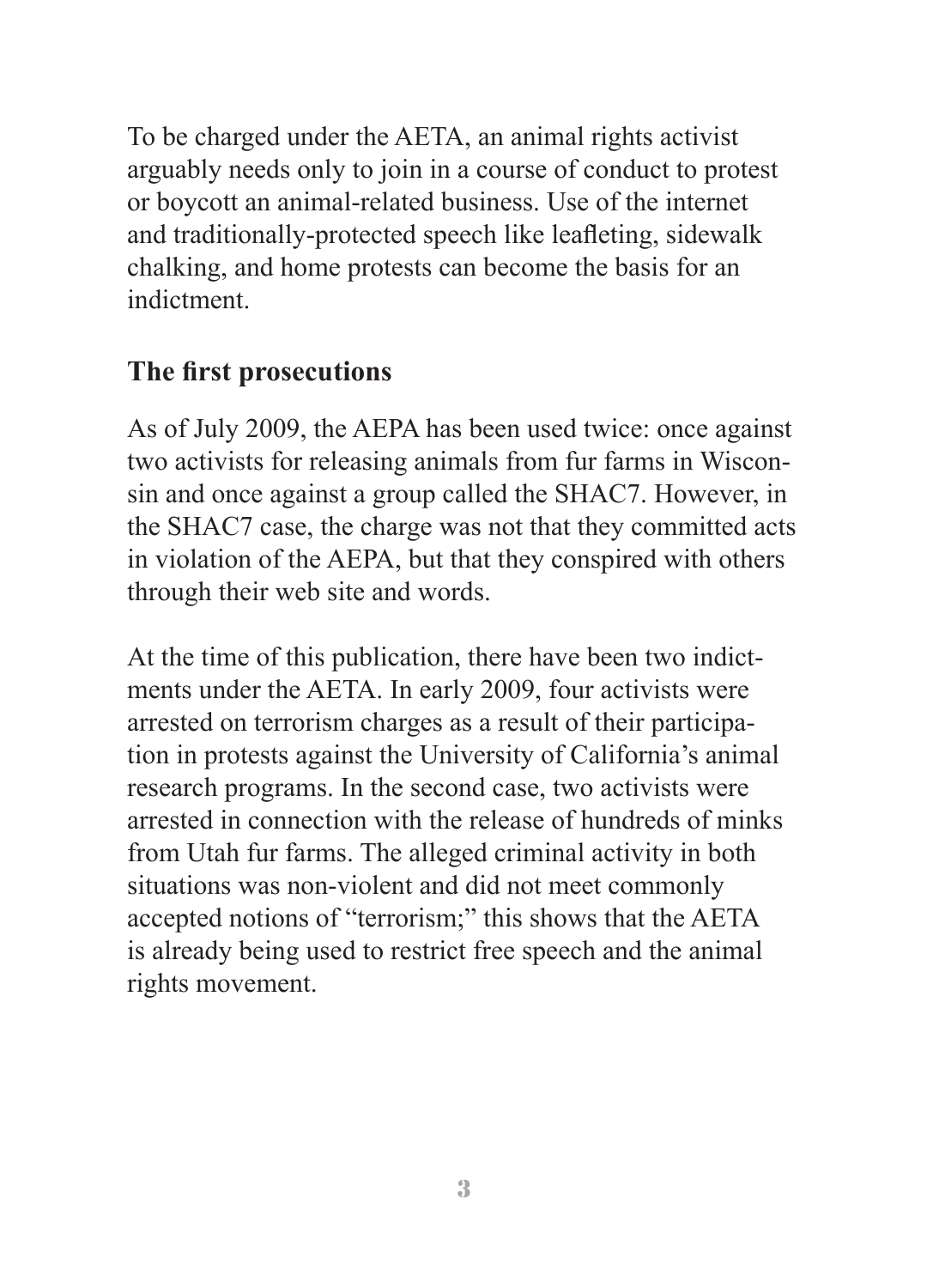#### **Terrorism enhancements**

Federal prosecutors who bring these cases to court have frequently argued for "terrorism enhancements." Created in 1995, the terrorism enhancement allows judges to increase sentences by up to 20 years if a crime is  $(a)$  targeted at influencing the government and (b) found on a list 55 specific terrorist acts provided by Congress. The enhancement can be applied more broadly, however, because the sentencing guidelines used by judges allow its application even in the case of a planned act that was not carried out, as long as it "involved, or was intended to promote, a federal crime of terrorism." The government recently sought a terrorism enhancement in the case of Briana Waters, who was accused of serving as a lookout for a group that set fire to a University of Washington research facility despite evidence that she was in a different city at the time.

#### **Treatment in prison**

If convicted, animal rights and environmental activists should be prepared to be treated differently in prison. Environmental activist Daniel McGowan and SHAC7 member Andrew Stepanian were unexpectedly transferred to highly restrictive and isolated Communication Management Units (CMU). CMU facilities block most forms of contact with the outside world, such as regular visitation and telephone privileges, and, until now, have been reserved for inmates who are considered highly dangerous.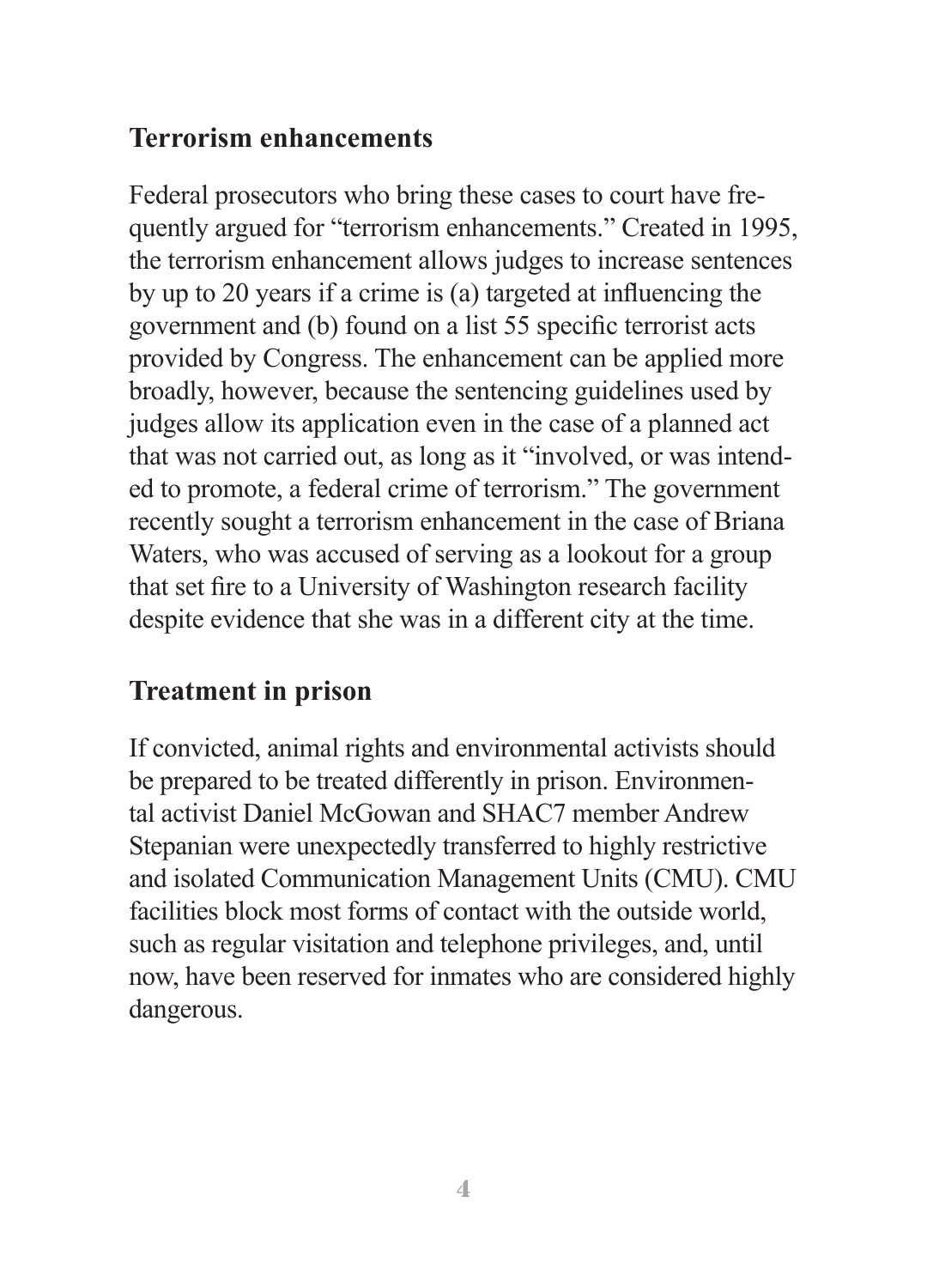# How to Assert your rights

### If an FBI agent or police officer knocks at your door

Do not open the door. State that you are going to remain silent. Do not answer any questions, or even give your name. Anything you say, no matter how seemingly harmless or insignificant, can be used against you or others. Ask the agents to slide their business cards under the door and tell them that your lawyer will contact them. If the agent or officer gives a reason for contacting you, take notes and give the information to your lawyer. Lying to an agent or officer is a crime. Do not pretend you are someone else or in any way misrepresent the truth.

#### If an agent or officer asks to search your home or office

You can refuse a search unless the agent or officer has a warrant. State, "I do not consent to a search," but do not interfere if they begin to search anyway. If you live with your parents, they can consent to a search of the home, including your space. If you live with roommates, they can only consent to the search of common spaces. Your employer can consent to a search of your workspace without your permission.

#### If an agent or officer has a warrant

Ask him or her to slide the warrant under the door so you can read it. Search warrants should include the correct address, date, places to be searched, and items to be taken. Arrest warrants should include the date issued and correct name of the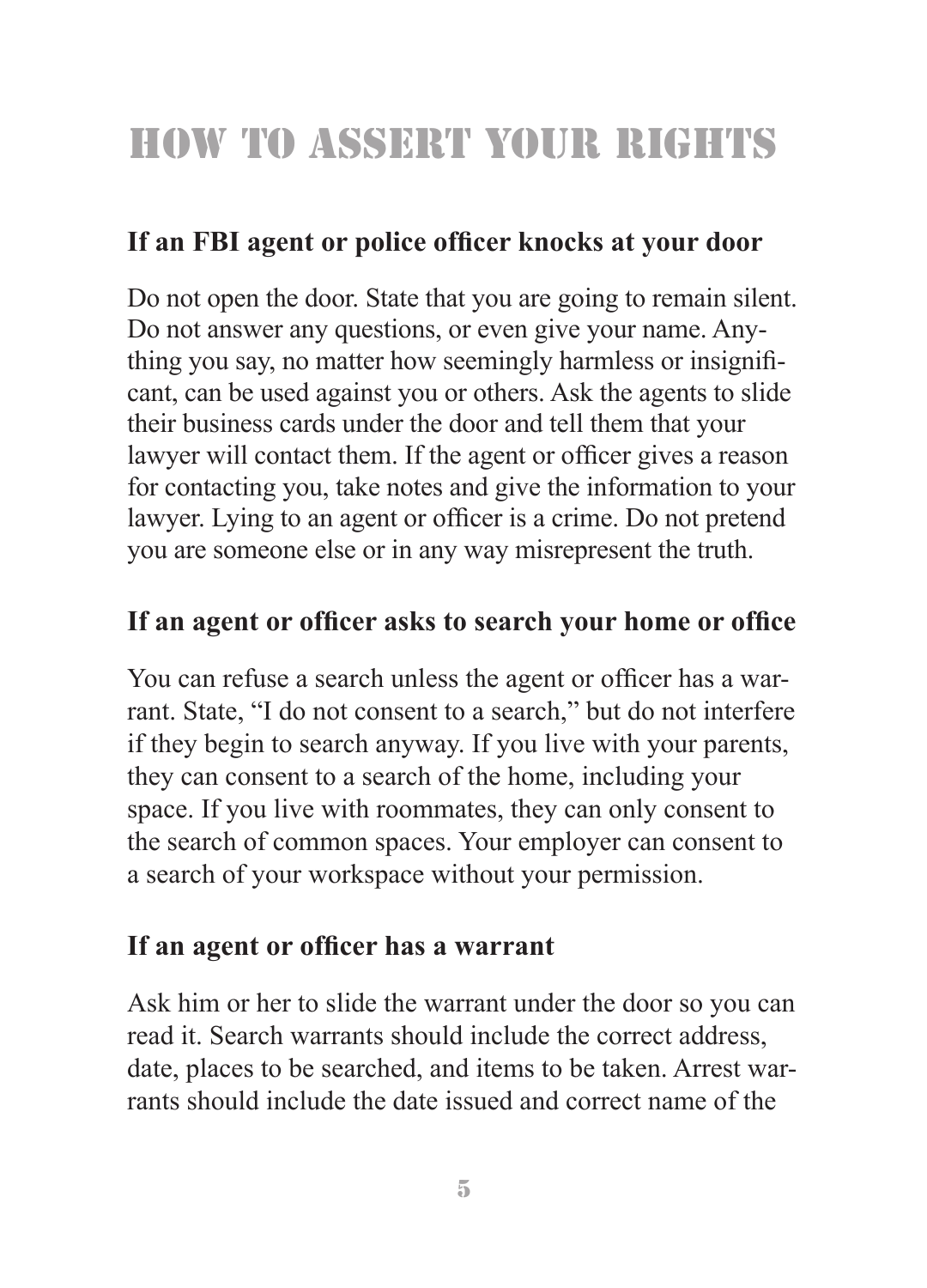person to be arrested. In either case, if any of this information is missing or incorrect, the warrant is void. Not complying with or interfering with a search warrant will probably result in your arrest. If they have a warrant, ask if you can observe the search; if they allow it, consider taking notes including identifying information of the agent (e.g. name, badge number, gender, height). When he or she is done with the search, ask for the receipt page of the warrant and a list of all items seized.

#### If an agent or officer stops you on the street

Ask, "Am I free to go?" If the answer is yes, consider just walking away. If the answer is no, state, "I have nothing to say. I want to talk to a lawyer. I do not consent to a search." If the police say you are not under arrest, but are not free to go, then you are being detained. You do not have to answer any questions. You do not have to open bags or any closed container. The police can, however, pat down the outside of your clothing if they have reason to suspect you might be armed and dangerous. If they search more than this, state clearly, "I do not consent to a search." They may keep searching; if this happens, do not resist because you can be charged with assault or resisting arrest.

#### If you are asked to show identification

While you have more protections and do not need to reveal this information if contacted at home, if you are away from home the laws vary from state to state. Some require you to give your name and/or identification if asked, while others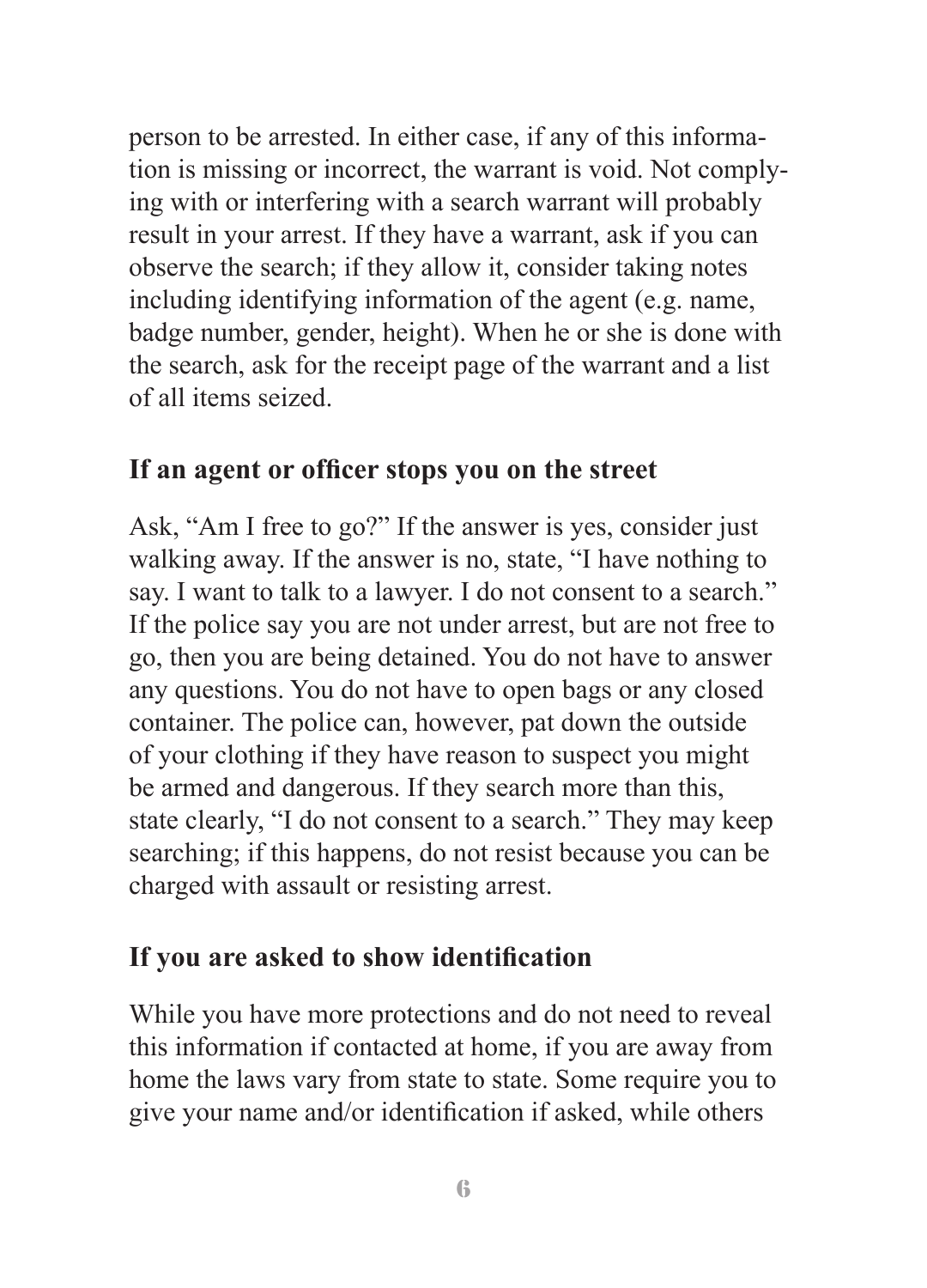do not. You should familiarize yourself with the requirements for your state. If you are approached by an agent or officer and are unsure of your state's policy, make a decision based on your comfort level and your particular situation.

#### **If you are stopped in a car**

Keep your hands where the police can see them. If you are the driver you must show your license, registration and proof of insurance. You do not have to consent to a search but the police may have legal grounds to search your car anyway. State clearly that you do not consent to the search. If officers separate passengers and drivers in order to question them, no one has to answer questions.

#### If an agent or officer asks for a sample of your DNA

You may be asked for permission to do a cheek swab to collect DNA. In this situation you can, and should, refuse the request. While the police and FBI can ask for a DNA sample, this falls into the same category as a search of your home unless they present a warrant, you have the right to say no.

If you are arrested by federal agents, even before being charged with a crime, they can take a DNA sample and send it to the CODIS (Combined DNA Index System) database. The authority of local police, however, varies from state to state. The following states give police the power to collect a DNA sample if you are under arrest: Alaska, Arizona, California, Kansas, Louisiana, Minnesota, New Mexico, North Dakota, Tennessee, Texas and Virginia.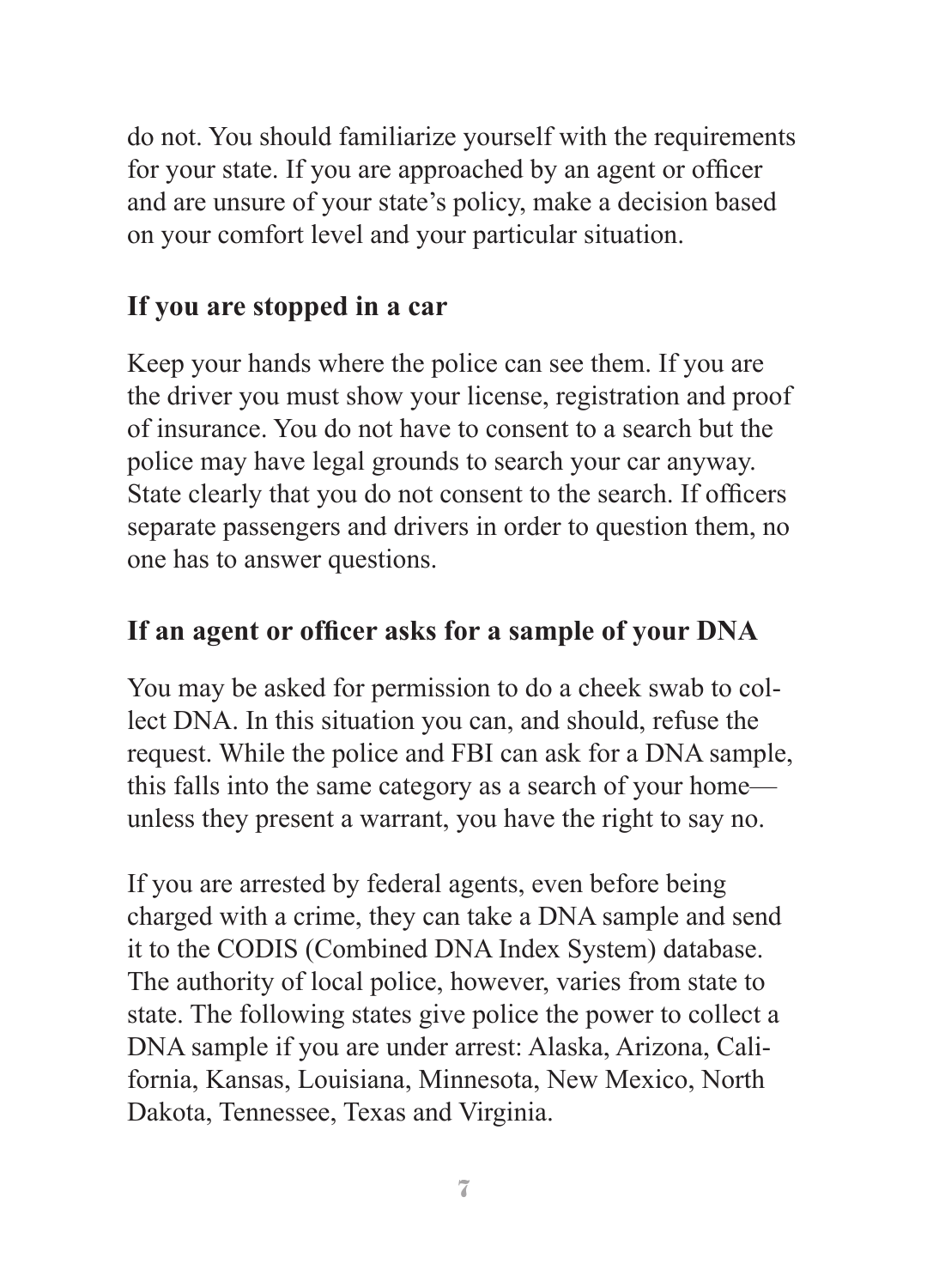If a DNA sample is taken when you are charged with a crime but you are never convicted, you may be able to have your record removed from the CODIS database. Laws vary from state to state—some states allow for the removal of your DNA profile upon presentation of a court order confirming the dismissal of charges against you. You should familiarize yourself with your state's laws.

#### **If you have already spoken to an agent**

You can choose to remain silent at any time, even if you have already spoken to police and answered some questions. You should state, "I have nothing to say. I want to talk to a lawyer."

#### **If an agent approaches you about becoming an informant**

The NLG has received calls about agents pressuring activists to become informants. If you have been approached, you should call the NLG Green Scare Hotline at 888-NLG-ECOL (888-654-3265) immediately. Agents may intimidate or pressure you into acting as an informant. They may promise that doing so will reduce your own sentence, should you be connected to an illegal action. They may even offer you money and other incentives. If you succumb to their pressure tactics and say yes, know that you have the right to change your mind at any time. It is extremely important that you contact a lawyer for assistance and advice if you find yourself in this situation.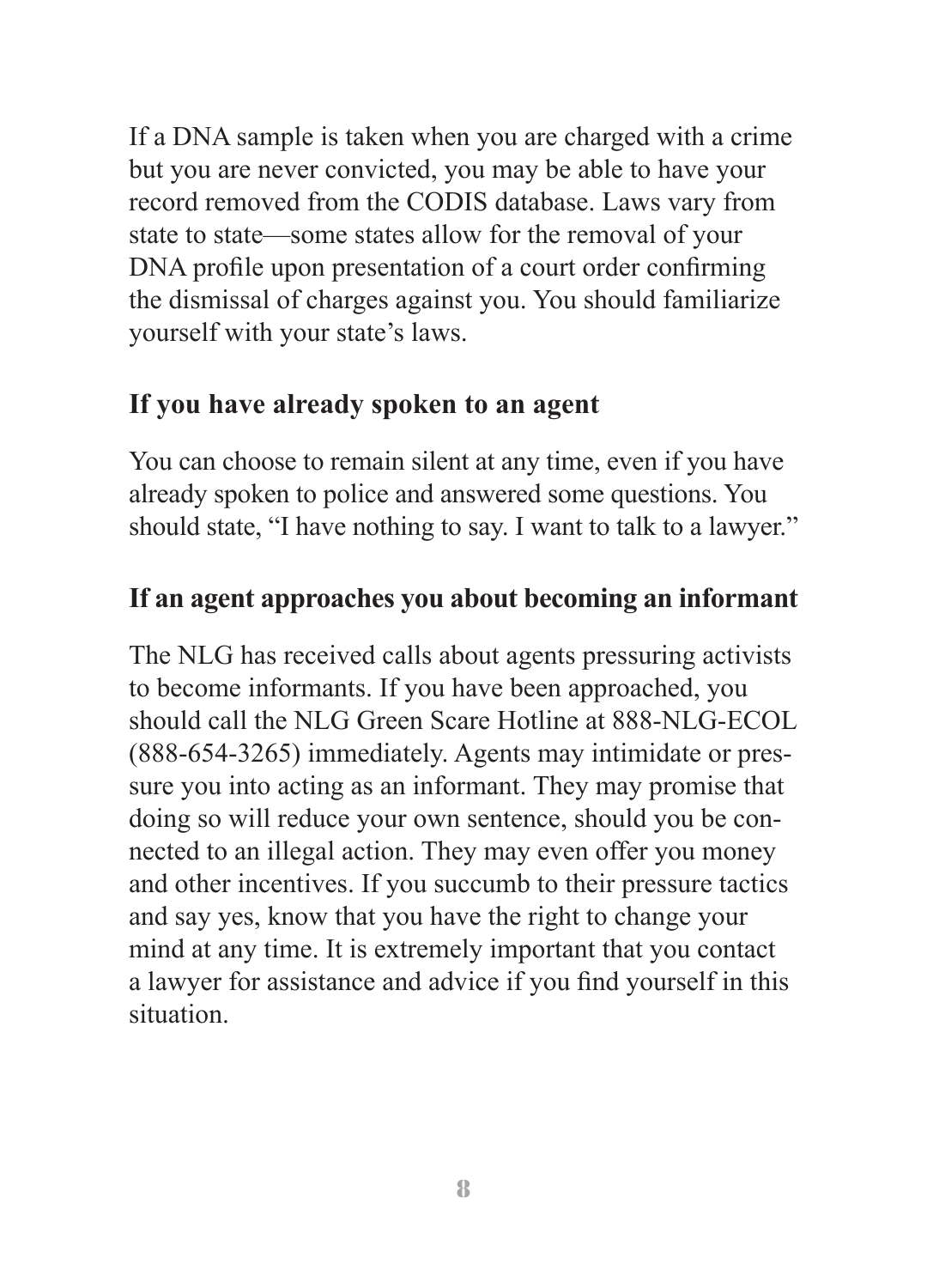### **If you receive a grand jury subpoena**

A grand jury subpoena is a written order for you to go to court and testify about information you may have. You are not allowed to have a lawyer present and can be required to answer questions about your activities and associations. Because of the witness's limited rights in this situation, the government has frequently used grand jury subpoenas to gather information about activists and political organizations. It is common for the FBI to threaten activists with a subpoena in order to elicit information about their political views and activities and those of their associates. There are legal grounds for stopping subpoenas, and receiving one does not necessarily mean that you are suspected of a crime. If you do receive a subpoena, call the NLG Green Scare Hotline at 888-NLG-ECOL (888-654-3265) or a criminal defense attorney immediately.

The federal government regularly uses grand jury subpoena power to investigate and seek evidence related to politically-active individuals and social movements. This practice is aimed at prosecuting activists and, through intimidation, discouraging continued activism.

Federal grand jury subpoenas are served in person. If you receive one, it is important that you retain the services of a progressive attorney, preferably one who understands your goal of defending the political movement and friends. Most lawyers are trained to provide the best legal defense, often at the expense of others. Beware lawyers who advise you to cooperate with grand juries, testify against friends, or cut off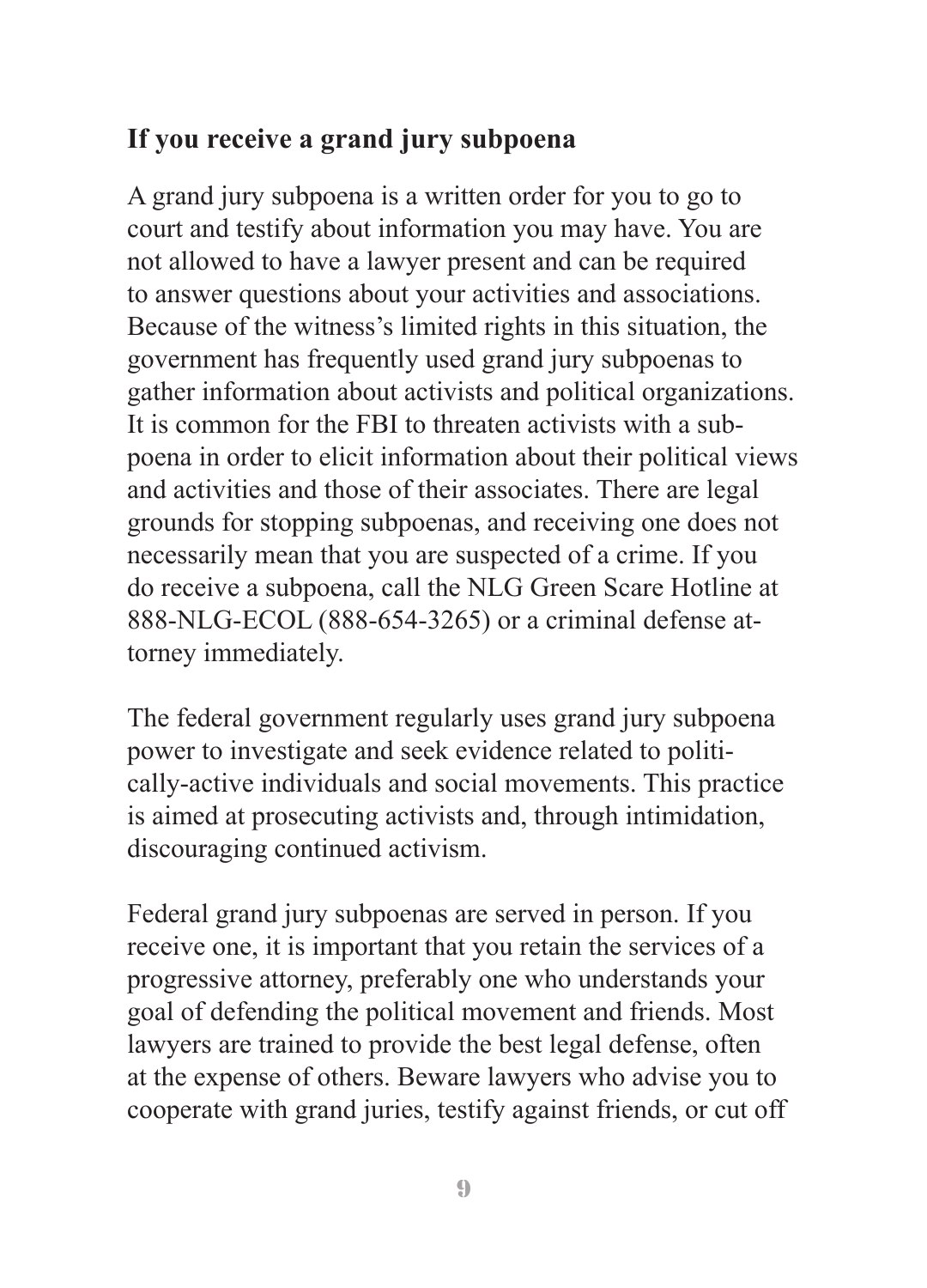contact with your friends and political activists. Cooperation usually leads to others being subpoenaed and investigated. You also run the risk of being charged with perjury, a felony, should you omit any pertinent information or should there be inconsistencies in your testimony. Frequently prosecutors will offer "use immunity," meaning that the prosecutor is prohibited from using your testimony or any leads from it to bring charges against you. If a subsequent prosecution is brought, the prosecutor bears the burden of proving that all of its evidence was obtained independent of the immunized testimony. You should be aware, however, that they will use anything you say to manipulate friends into sharing more information about you by suggesting that you have betrayed confidences.

If you appear before the grand jury you do not have the same protections as in a trial: you have no 5th Amendment right to remain silent (if you invoke your right to remain silent you may be held in contempt) and no 6th Amendment right to counsel although you can consult with one outside of the grand jury room.

#### **Grand jury non-cooperation**

If you receive a grand jury subpoena and elect to not cooperate, you may be charged with civil contempt. There is a possibility that you may be jailed or imprisoned for the length of the grand jury, in an effort to convince you to cooperate. (Regular grand juries sit for a basic term of 18 months, which can be extended up to a total of 24 months.) It is lawful to hold you in order to coerce your cooperation, but unlawful to hold you as a means of punishment. In rare instances you may face criminal contempt charges.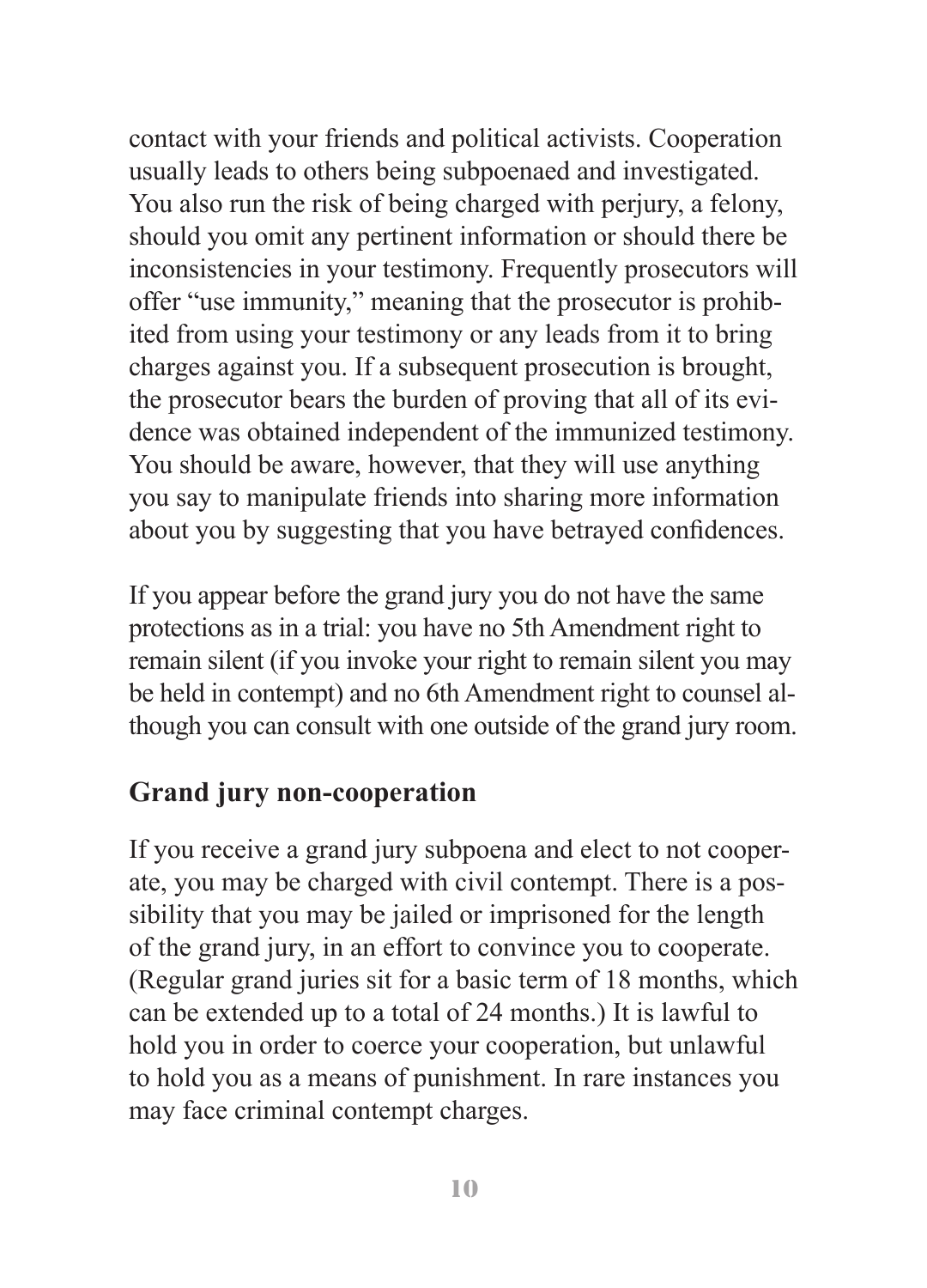#### **After contact with an agent**

Immediately call your attorney. If you don't have one, contact your local National Lawyers Guild chapter (listed on www.nlg.org). After an agent or officer contacts you, alert your relatives, friends, co-workers and others so that they will be prepared if they are contacted as well.

# standing up for free speech

Operation Backfire, the passage of domestic anti-terrorism legislation and the use of terrorism sentencing enhancements all hinge on the exploitation of fear. Some activists, along with prosecutors, judges and juries have bought into the FBI's new rubric of fear:

- 1. some activists have turned informants or provided false information about other activists to avoid gov ernment reprisal
- 2. many jurors—fearful, gullible or uninformed—sim ply disregard the law by convicting defendants regardless of the lack of evidence against them

The largest casualty of this misinformation campaign is the First Amendment's fundamental right to free speech and association. The government's crusade against politically-active individuals discourages the exercise of time-honored free speech activities, such as boycotts, protests and grassroots organizing. In creating unnecessary and often unconstitution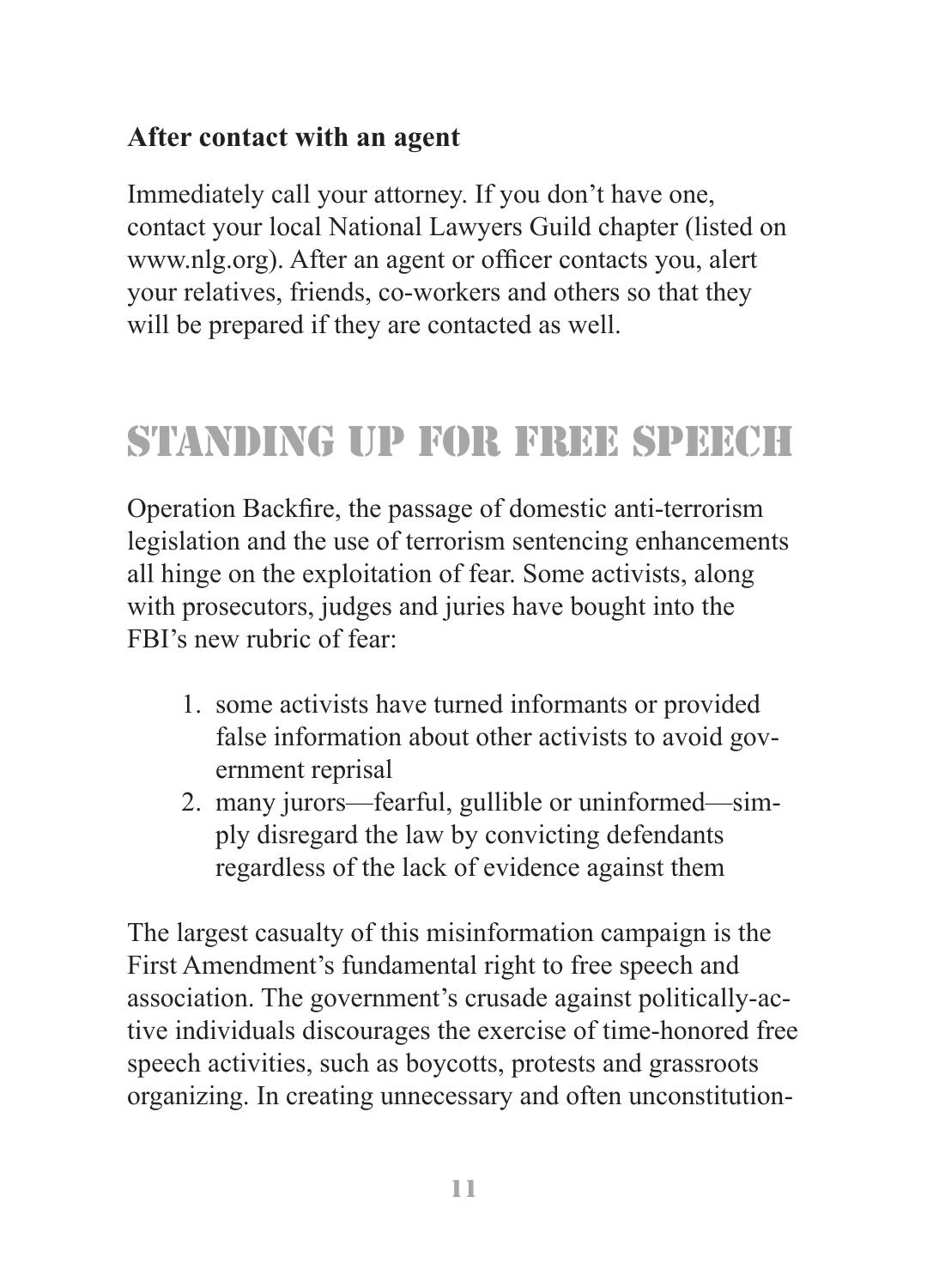al legislation that punishes statutory offenses more seriously if committed by animal rights and environmental activists, individuals are being branded terrorists and free speech is chilled for all.

Remember that you have the right (some movement lawyers and activists would say that you have a moral imperative) to stand up to FBI agents and other law enforcement officials. In case after case, informed resistance to intimidation tactics has brought positive results—sometimes just saying that your lawyer will contact them is enough to stop future visits or inquiries. Grand jury non-cooperation has often resulted in no additional subpoenas being issued. Every activist who takes a courageous stand makes future resistance easier for all.

## disclaimer

This booklet is intended as an introduction to new laws and practices specifically created to target animal rights and environmental activists. It is not a substitute for legal advice. You should contact an attorney if you have been visited by the FBI or other law enforcement officials.